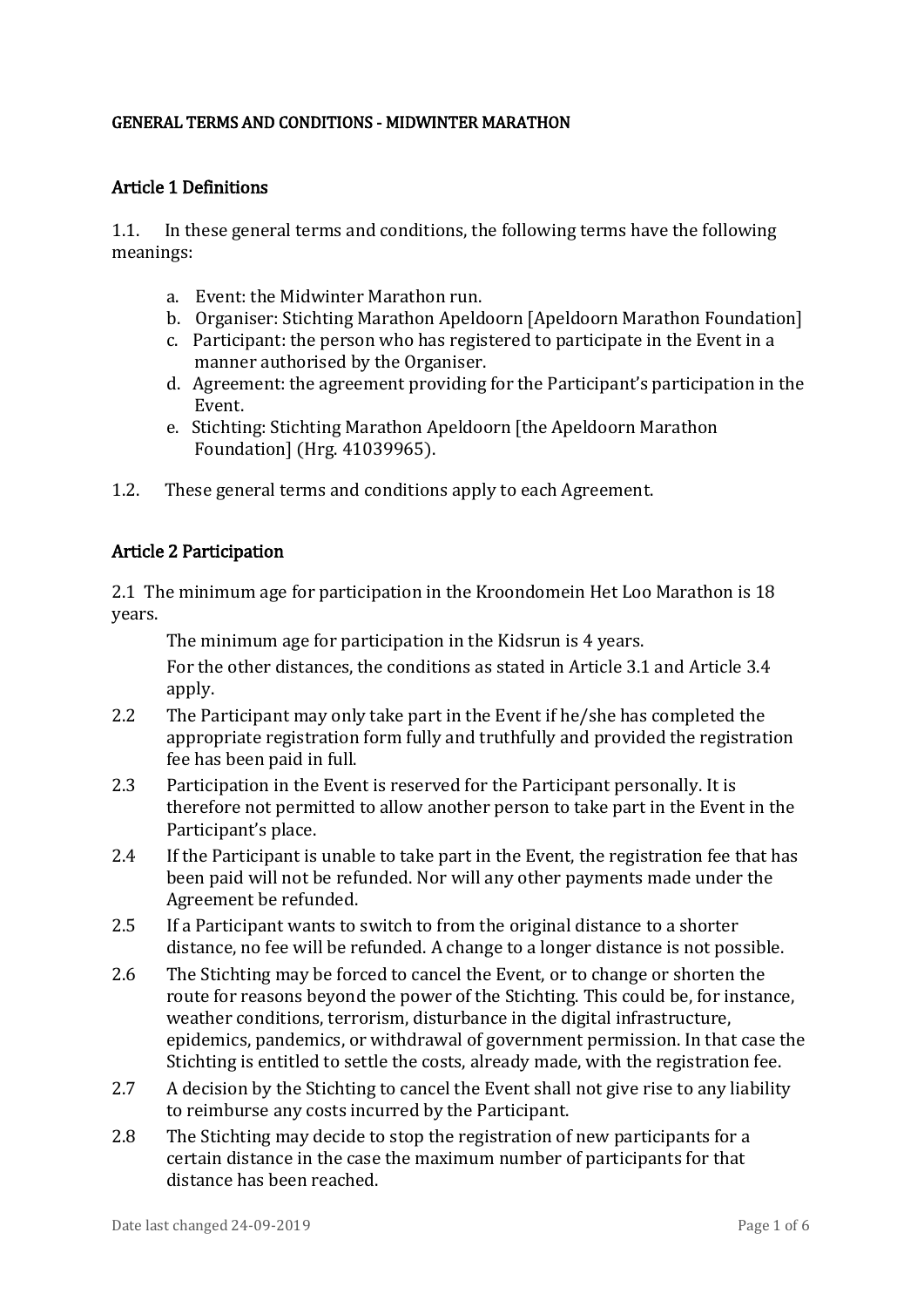# Article 3 Liability

- 3.1 Participation is at the Participant's own risk. Infants should have their parents/guardians permission to participate in the event. The Stichting is not liable for any loss and/or damage, of whatever designation that is the result of participating in the event, unless such loss or damage is the direct result of wilful misconduct or gross negligence attributable to the Stichting. This exclusion of liability also applies to serious types of loss and/or damage, such as all possible types of loss and/or damage due to personal injury or death.
- 3.2 If, in spite of the provisions in paragraph 1 above, liability on the part of the Stichting must be assumed for loss and/or damage sustained by the Participant, the Stichting's liability to compensate such loss and/or damage shall be limited to no more than the amount paid out by the Stichting's insurer with respect to such loss and/or damage.
- 3.3 The Participant shall be adequately insured against the risk of loss and/or damage that he/she or any dependant may sustain due to his/her death, personal injury or illness caused by his/her participation in the Event.
- 3.4 The Participant declares that he/she is aware that participation in the Event requires good health, both physically and mentally, and declares that he/she meets this requirement and that he/she will have prepared adequately for the Event by training and in other respects. The Stichting expressly and urgently advises the Participant to undergo a sports medical examination in connection with the Event.
- 3.5 The Participant indemnifies the Stichting against any and all loss and/damage that any third party may sustain due to an action or omission attributable to the Participant in relation to the Event.

# Article 4 Image rights and publication on the Internet

- 4.1 The Participant grants the Stichting permission in advance to publish any photographs, images, etc. made during or around the Event on which the Participant is visible, without the Stichting being liable for payment of any fee for such publication and/or images etc.
- 4.2 The Stichting will not remove any data from the Participant from the list of results at the [www.midwintermarathon.nl](http://www.midwintermarathon.nl/) website and will not urge other parties to remove the name or pictures or results of a participant from the Internet.

# Article 5 Personal data

The personal data provided by the Participant shall be stored in a file by the Stichting. By entering into the Agreement, the Participant authorises the Stichting to use the personal data to forward information to the Participant and to provide the personal data to third parties for the purpose of sending information to the Participant. If the Participant indicates, through writing or e-mail, that he/she objects to information being forwarded by the Stichting, the Stichting will stop the forwarding without charging any fee. By entering into the Agreement, the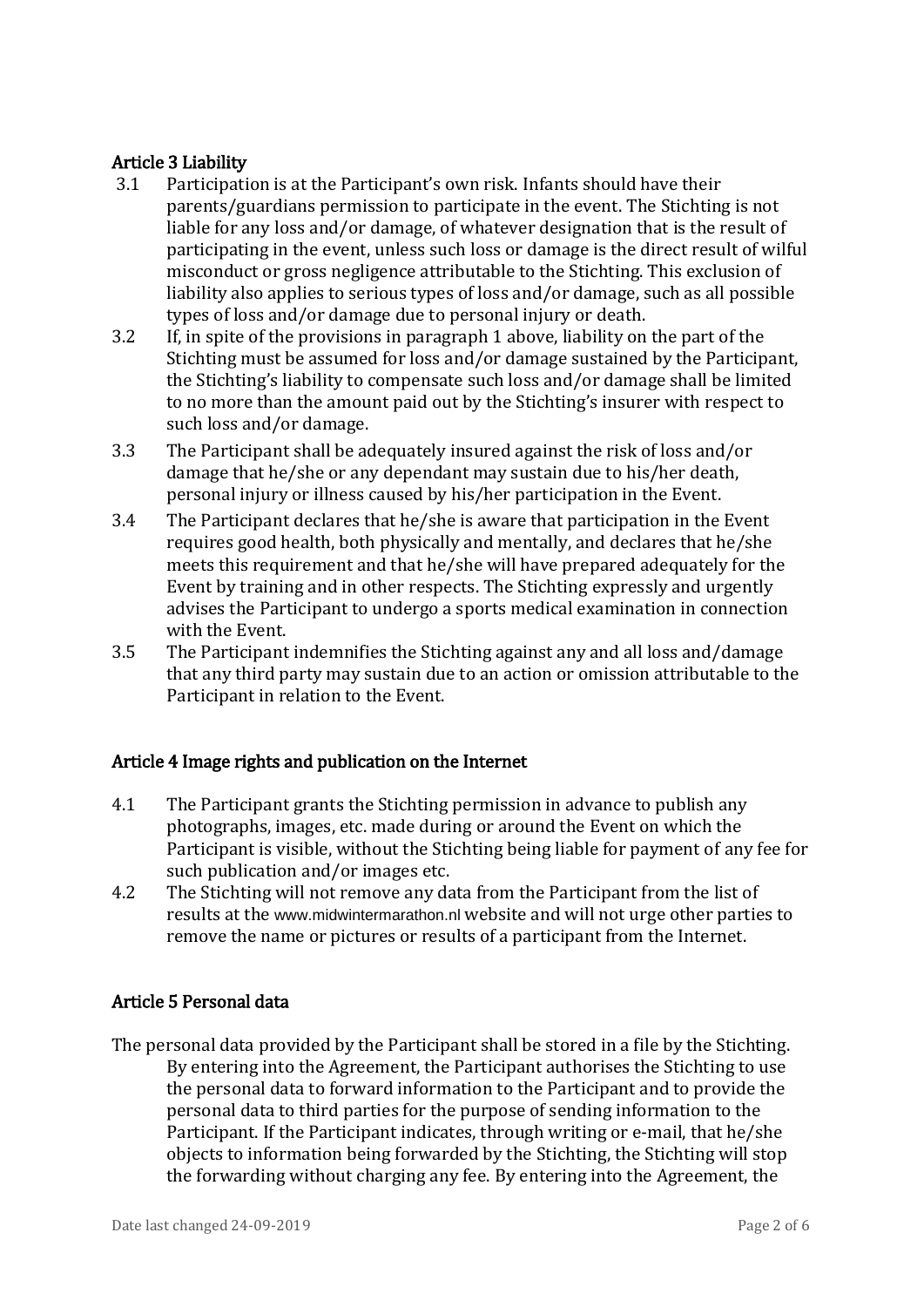Participant authorises the Stichting to publish his/her name and race results, for example by means of publication in daily newspapers and online.

## Article 6 Settlement of disputes

Any dispute between the Stichting and the Participant shall be settled by arbitration to the exclusion of the civil court, in accordance with the arbitration rules of the Netherlands Athletics Union (Atletiekunie) or, failing such rules, the rules of the Netherlands Arbitration Institute. A dispute is considered to exist if either party declares this to be the case.

## Article 7 Business Run

- 7.1 Participation in the Business Run is open to companies and organisations (nonprofit organizations such as government institutions and educational institutions). hereinafter referred to as "company" or "companies".
- 7.2 On registration, teams must choose which distance they wish to run: the Apeldoorn Acht (8 km) or the Mini-Marathon (10 Miles). All members of the team run the chosen distance.
- 7.3 A team consists of a minimum of 3 and a maximum of 5 men and/or women.
- 7.4 Each participant in the Event may only appear for one business/company team.
- 7.5 The team score will be determined by adding up the recorded times of the first three team members to finish.
- 7.6 The winner of the Business run is the team with the fastest time.
- 7.7 There are prizes for the best three teams in the Apeldoorn Acht as well as for the best three teams in the Mini-Marathon.
- 7.8 The starting area for the participants in the Business Run will be designated by the Stichting, so there is no separate starting area for the Business Run.
- 7.9 The same general terms and conditions that apply to individual participants shall otherwise apply to participants in the Business Run.

#### Article 8 Competition rules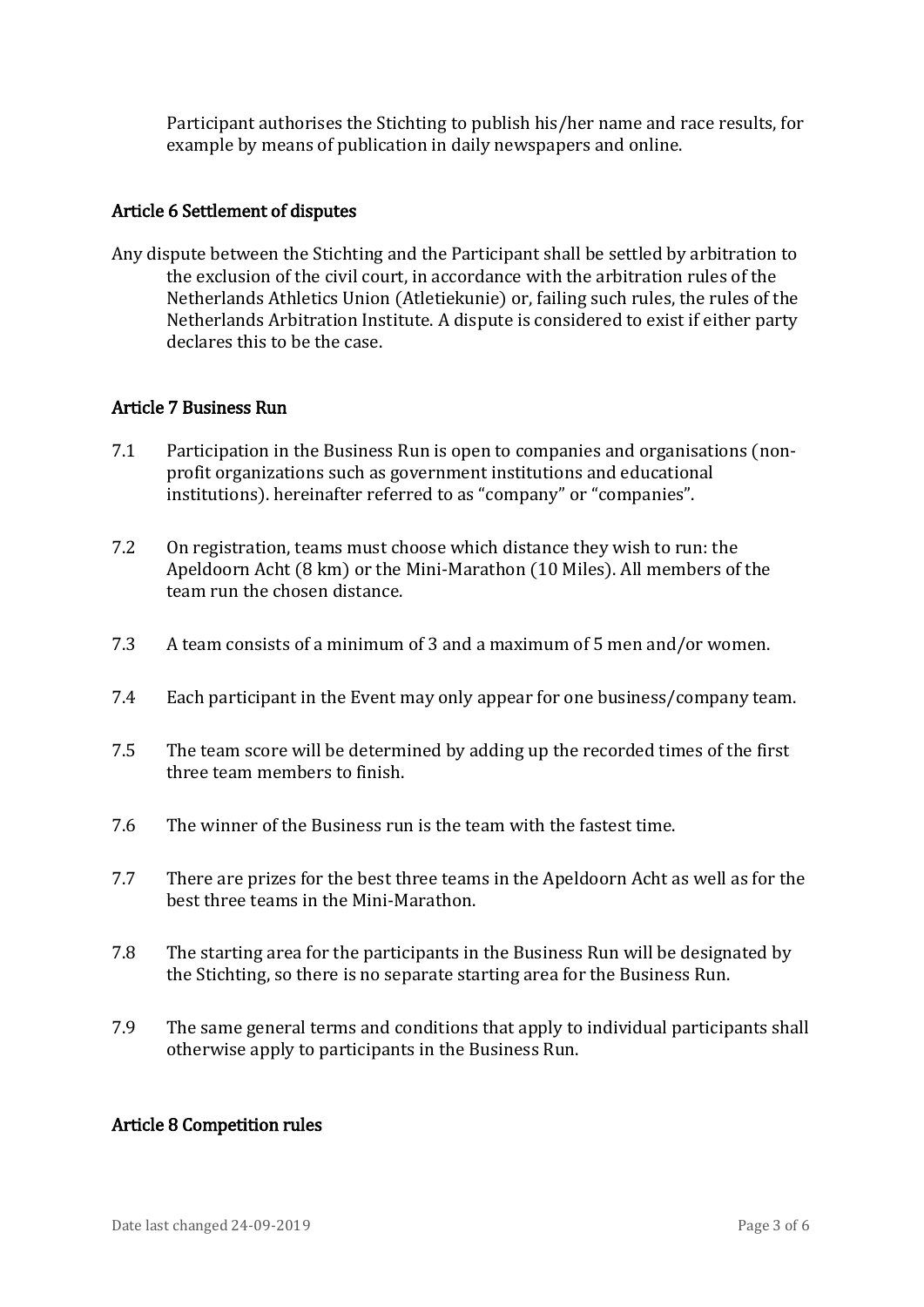The "Midwinter Marathon Competition Rules" below, which form part of these general terms and conditions, shall apply to the Participant's participation in the Event.

For the Nightrun and the Kroondomein Het Loo Marathon (not a competition), only the rules E, G, J, K and L do apply.

#### MIDWINTER MARATHON COMPETITION RULES

#### A. Applicability

The competition rules of the Netherlands Athletics Union (Atletiekunie) are applicable in a general sense to the Event and in particular to the Marathon, unless otherwise provided in these general terms and conditions. The competition rules of the International Amateur Athletic Federation (IAAF) are applicable, unless otherwise provided in the competition rules of the Netherlands Athletics Union (Atletiekunie) or in these general terms and conditions. Both sets of competition rules are available online [\(www.atletiekunie.nl](http://www.atletiekunie.nl/) and [www.iaaf.org\)](http://www.iaaf.org/)

#### B. Classification in categories

The Stichting shall place the Participant in a race category based on gender and age. In the Kidsrun the participants will be placed in 4 categories based on age as well as based on gender.

The Participant is expected to check prior to the Event whether the category in which he/she has been placed by the Stichting is correct. The Stichting is not liable for the consequences of incorrect placement of the Participant in a category.

#### C. Prizes

Every Participant crossing the finish line within the time limit will receive a commemorative medal. The Organisation may additionally award prizes that need not necessarily match the classification in categories referred to under B. A Participant shall not be entitled to a prize if he/she has acted in violation of the competition rules. A prize that has been awarded must be returned to the Stichting if it is subsequently found, after its award that the Participant has acted in violation of the competition rules.

# D. Determination of the result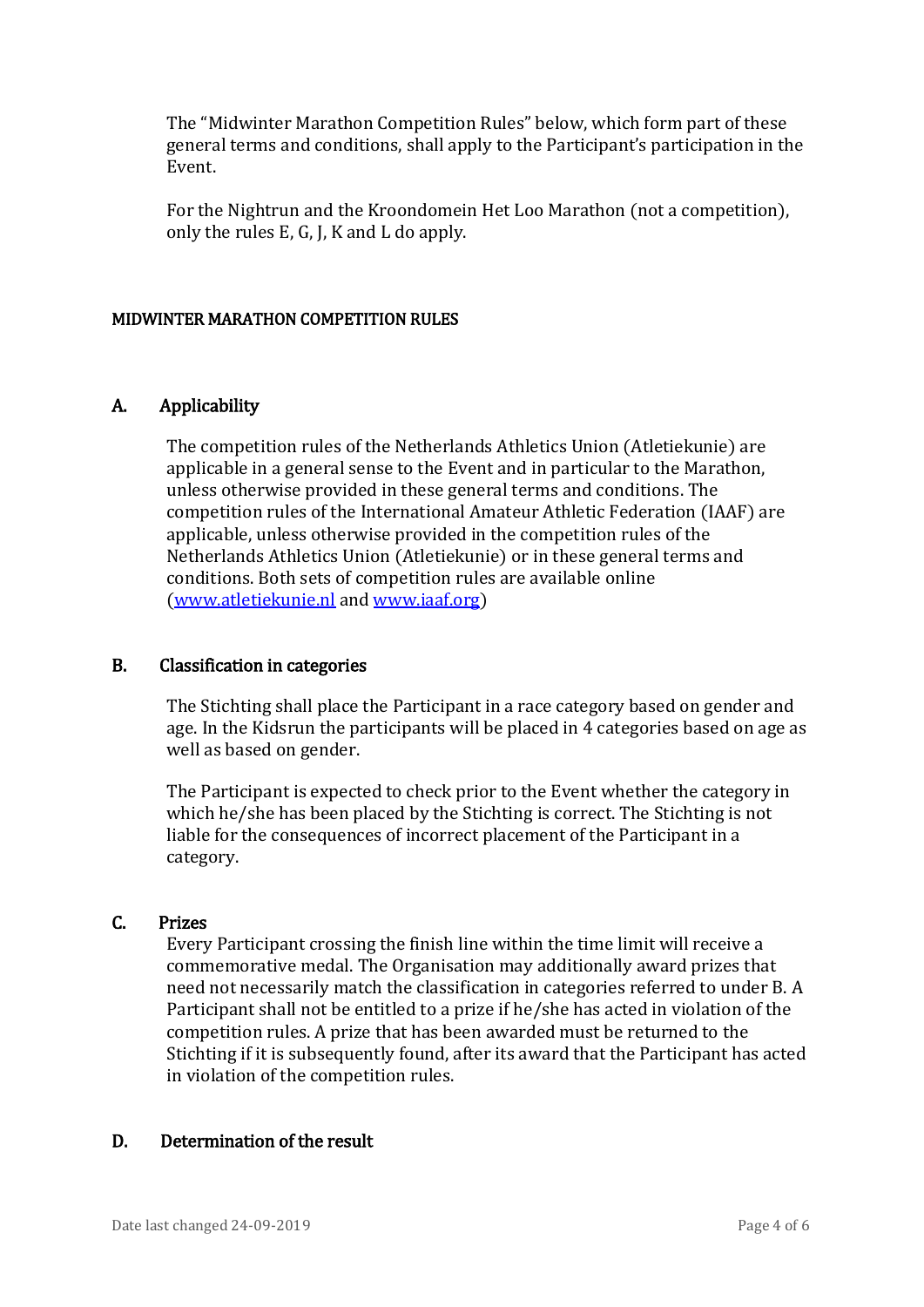The Stichting shall determine the result and may amend the result in the light of any irregularity that is discovered. A prize that has been awarded must be returned to the Stichting by the Participant if he/she is no longer entitled to such prize based on the result of the race following amendment of such result.

## E. Mode of progression

All Participants shall negotiate the course set by the Stichting by running or walking in a manner that is customarily practised in road athletics. The Stichting may deviate from this requirement on exceptional grounds.

## F. Starting position

The Stichting will assign a starting area to the Participant.

## G. Race numbers

The Participant will receive a race number from the Stichting. The race number must be attached to the breast of the participant. The race number must be attached and worn in such a way that the race number as well as any other information displayed on it is clearly visible. They may not be cut off or folded. The Participant is prohibited from wearing any other race numbers than those issued to him/her by the Stichting. The Participant is advised to record any relevant medical details on the inside of the race number worn on his/her back.

# H. Time registration

The Stichting will record the Participant's finishing time and intermediate times. This record will be binding. Time registration will take place by means of the RFID chip in the Participant's race number. The Organiser can only register the Participant's times if he/she wears the race number containing the chip in the correct manner.

#### I. End of the time registration

In order to ensure the course can be re-opened to traffic in time, the time registration will be stopped at 4:30 PM (16:30 hours). Any Participant who passes the finish later than 4.30 p.m. (16.30 hours) will not be included in the race result.

# J. Disqualification/removal from the race